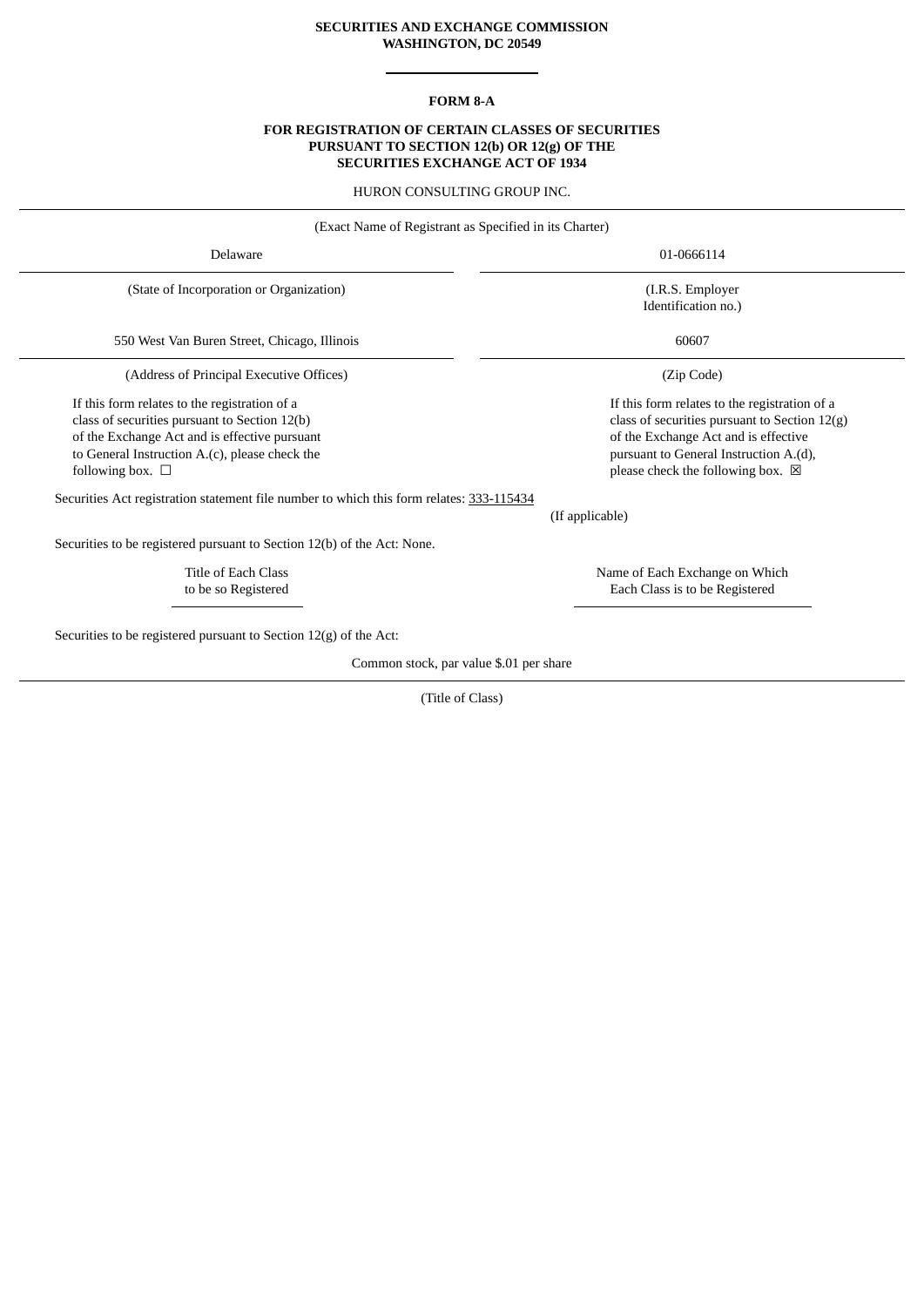#### **Item 1. Description of Registrant's Securities To Be Registered.**

Huron Consulting Group Inc. (the "Registrant") hereby incorporates by reference herein the description of its common stock, par value \$.01 per share, to be registered hereunder set forth under the heading "Description of capital stock" in the Registrant's prospectus forming part of its Registration Statement on Form S-1 (File No. 333-115434), originally filed with the Securities and Exchange Commission pursuant to the Securities Act of 1933, as amended, on May 13, 2004, as thereafter amended and supplemented.

|  | <b>Item 2.</b> Exhibits. The following documents are filed as exhibits to this registration statement. |
|--|--------------------------------------------------------------------------------------------------------|
|  |                                                                                                        |

| Exhibit No. | Description                                                                                                                                                                                                             |
|-------------|-------------------------------------------------------------------------------------------------------------------------------------------------------------------------------------------------------------------------|
|             |                                                                                                                                                                                                                         |
| $3.1*$      | Form of Third Amended and Restated Certificate of Incorporation of Huron Consulting Group Inc.                                                                                                                          |
| $3.2*$      | Form of Bylaws of Huron Consulting Group Inc.                                                                                                                                                                           |
| $4.1*$      | Form of Specimen Stock Certificate                                                                                                                                                                                      |
| $4.2*$      | Restricted Shares Award Agreement, dated December 10, 2002, between Huron Consulting Group Inc., Huron Consulting Services LLC<br>(formerly known as Huron Consulting Group LLC), HCG Holdings LLC and Gary E. Holdren. |
| $4.3*$      | Form of Registration Rights Agreement between Huron Consulting Group Inc. and HCG Holdings LLC.                                                                                                                         |

\* Incorporated by reference herein to the applicable exhibit filed with the Registrant's Registration Statement on Form S-1 (File No. 333-115434).